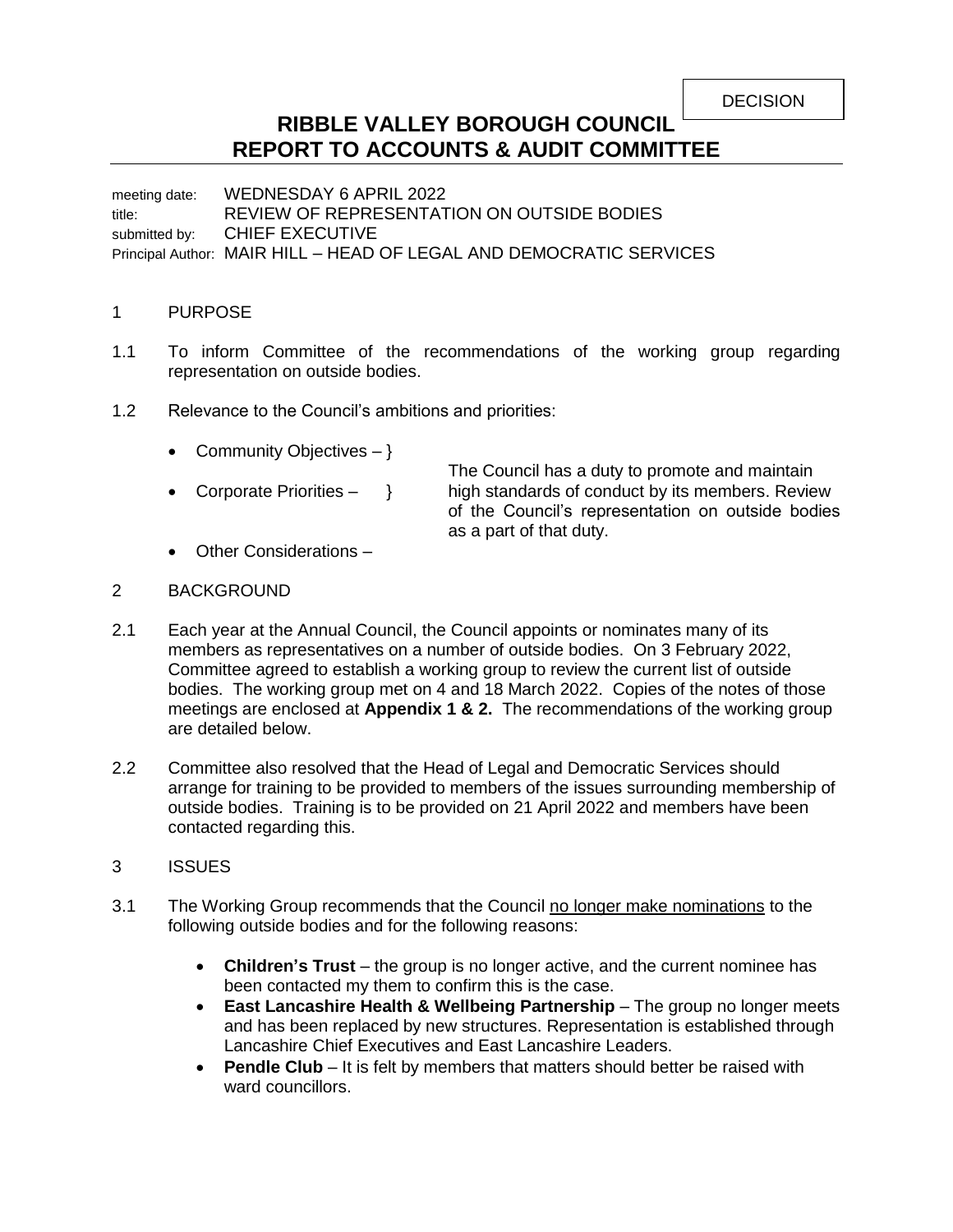- **Environment Agency Liaison Committee**  This group was not effective, and the Council would be better informed if the Environment Agency was requested to attend and/or report to Health and Housing Committee directly.
- **Clitheroe Royal Grammar School Foundation** as a major landowner in the borough, it was felt that membership of the foundation raised potential conflicts for members.
- **Police and Crime Panel**  it is not considered that this is necessary as an appointment to an outside body as it is a political appointment.
- **Carer's Link** It was felt that this body could be better served by a member who was already a Trustee in their own right.
- 3.2 The Working Group recommends that representation is amended on the following groups:
	- **Salesbury & Copster Green Commons Management Committee** There are currently 3 members nominated to this group. It is considered that this should be reduced to 1. This is a relatively small area of common land, and it is felt that 1 member could adequately represent the Council. In order to do so however, steps would need to be taken to seek agreed on amendments to the Constitution of the management committee which was established by the Council in 1991. It is proposed therefore that representation remain at current levels until the position is resolved.
	- **Hanson Cement Liaison Committee**  it is proposed that representation be reduced from 5 members to 3. It is considered that this provides adequate representation on the Committee
	- **Tarmac Liaison Committee**  it is proposed that representation be reduced on this group from 4 to 2 members as this provides adequate representation.
	- **Ribble Valley Community Safety Partnership** currently a conservative member and an independent member are nominated to this body. It is proposed that this be increased to three members to allow for cross party representation.
- 3.3 It is proposed that the type of appointment should be altered in respect of the following organisations. It is considered by the Working Group that members being Trustees of these groups can lead to conflicts and so they should instead be observers. If Committee agrees the bodies shall be approached for their views. These would then be reported to Council:
	- **Ribble Valley Sports & Recreation (Roefield Leisure Centre)**
	- **Citizens' Advice Bureau**
	- **Hyndburn and Ribble Valley Council for Voluntary Services**
- 3.4. It is proposed that the remainder of the nominations continue to be made as per arrangements in previous years.

## 4 **RISK ASSESSMENT**

- 4.1 The approval of this report may have the following implications:
	- Resources Resources will be required to carry out the review.